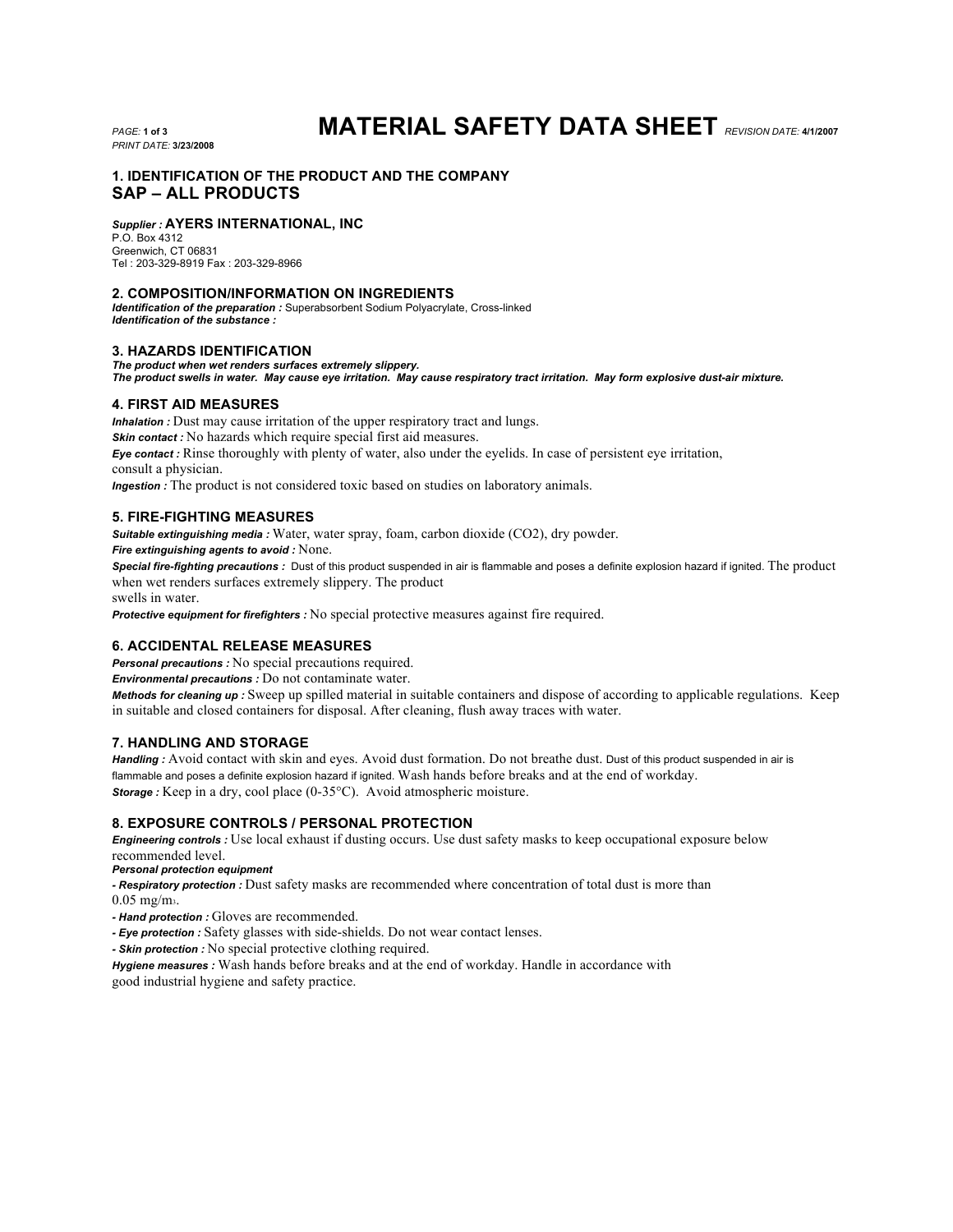*PRINT DATE:* **3/23/08**

#### **9. PHYSICAL AND CHEMICAL PROPERTIES**

*Form : Powder or granular solid Color :* white *Odor :* none *Melting point (°C) :* not applicable *Flash point (°C) :* not applicable *Autoignition temperature (°C) :* not applicable

*Vapor pressure (mm Hg) :* not applicable *Bulk density :* 0.55-0.70 g/cm3 *Water solubility :* Slightly soluble, absorbs water *Viscosity (mPa s) :* Dry powder

#### **10. STABILITY AND REACTIVITY**

**Stability**: Product is stable, No hazardous polymerization will occur.. **Conditions to avoid :** Avoid contact with oxidizing materials, strongs acids and strong bases. The product is hygroscopic and swells in water. May create slippery surfaces when wet. *Hazardous decomposition products :* Thermal decomposition may produce : nitrogen

oxides (NOx), carbon oxides, hydrocarbons, polymer fragments, trace amounts of acrylic monomer.

#### **11. TOXICOLOGICAL INFORMATION**

*Acute toxicity*

- *- Oral :* Not toxic : LD50/oral/rat > 2500 mg/kg
- *- Dermal :* Not toxic : LD50/dermal/rabbit > 2000 mg/kg

*Irritation*

*- Skin :* Not irritating

*- Eyes :* Moderate eye irritation due to effects all powders have on conjunctivae. *Sensitization :* Not sensitizing.

#### **12. ECOLOGICAL INFORMATION**

*Ecotoxicity:*

- Hydrolysis: Does not hydrolyze.
- *- Fish: Acute LC50 for Fathead minnow is 610mg/L*
- *- Algae :* Aquatic toxicity on acute basis > 100mg/L in most sensitive species tested.
- *- Daphnia :* Acute LC50 > 1000mg/L.

*Bioaccumulation :* Does not bioaccumulate.

*Persistence / degradability :* Not readily biodegradable.

# **13. DISPOSAL CONSIDERATIONS**

*Waste from residues / unused products :* In accordance with federal, state and local regulations. *Contaminated packaging :* Can be landfilled or incinerated, when in compliance with federal, state and local regulations.

#### **14. TRANSPORT INFORMATION**

Not regulated by DOT.

#### **15. REGULATORY INFORMATION**

All components of this product are on the TSCA and DSL inventories. *RCRA status :* Not a hazardous waste. *Hazardous waste number :* Not applicable *Reportable quantity (40 CFR 302) :* Not applicable *Threshold planning quantity (40 CFR 355)* Not applicable *California Proposition 65 information : The following statement is made in order to comply with the California Safe Drinking Water and Toxic Enforcement Act of 1986:* This product contains no chemical(s) known to the State of California to cause cancer, birth defects or other reproductive harm which would require a warning under this statute. *HMIS & NFPA Ratings* **HMIS NFPA** *Health :* 1 1 **Flammability :** 1 1<br>**Reactivity :** 0 0 **Reactivity :**